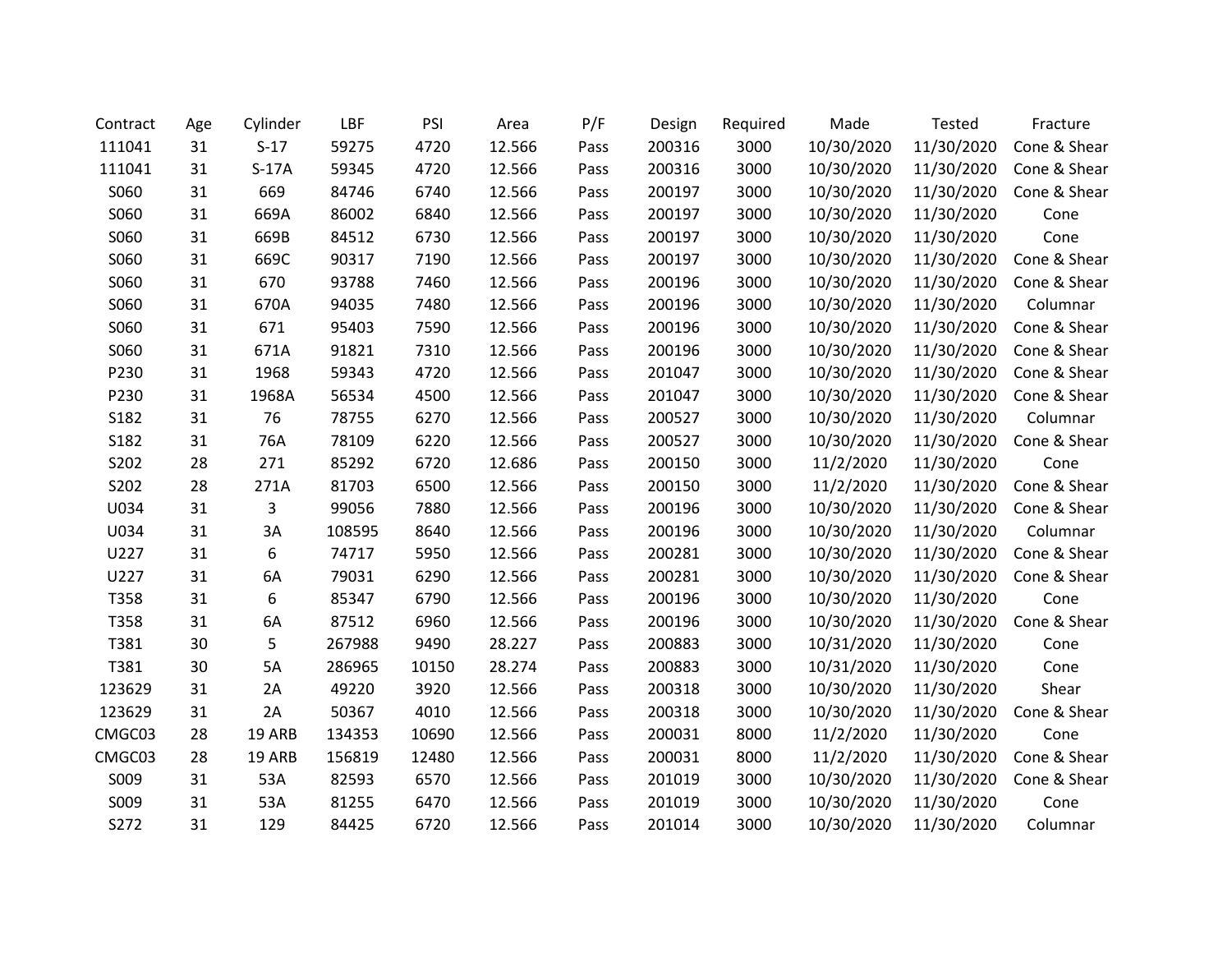| S272   | 31 | 129A           | 81285  | 6470  | 12.566 | Pass | 201014 | 3000 | 10/30/2020 | 11/30/2020 | Cone & Split |
|--------|----|----------------|--------|-------|--------|------|--------|------|------------|------------|--------------|
| T015   | 28 | 3              | 58855  | 4660  | 12.623 | Pass | 200703 | 3000 | 11/2/2020  | 11/30/2020 | Columnar     |
| T015   | 28 | 3A             | 62154  | 4950  | 12.566 | Pass | 200703 | 3000 | 11/2/2020  | 11/30/2020 | Columnar     |
| T079   | 31 | 208A           | 107518 | 3790  | 28.388 | Pass | 200617 | 3000 | 10/30/2020 | 11/30/2020 | Cone & Shear |
| T079   | 31 | 208A           | 107574 | 3800  | 28.274 | Pass | 200617 | 3000 | 10/30/2020 | 11/30/2020 | Cone & Split |
| U014   | 28 | 3 ARK          | 150515 | 11980 | 12.566 | Pass | 200046 | 6700 | 11/2/2020  | 11/30/2020 | Cone & Shear |
| U014   | 28 | 3 ARK          | 127072 | 10110 | 12.566 | Pass | 200046 | 6700 | 11/2/2020  | 11/30/2020 | Columnar     |
| U057   | 31 | 2              | 54446  | 4320  | 12.592 | Pass | 200456 | 3000 | 10/30/2020 | 11/30/2020 | Cone & Shear |
| U057   | 31 | 2A             | 54990  | 4380  | 12.566 | Pass | 200456 | 3000 | 10/30/2020 | 11/30/2020 | Cone         |
| U106   | 29 | $\mathbf{1}$   | 58258  | 4640  | 12.566 | Pass | 200151 | 3000 | 11/1/2020  | 11/30/2020 | Cone & Split |
| U106   | 29 | 1A             | 57561  | 4580  | 12.566 | Pass | 200151 | 3000 | 11/1/2020  | 11/30/2020 | Cone & Split |
| U333   | 29 | $\overline{7}$ | 158966 | 12650 | 12.566 | Pass | 201111 | 3500 | 11/1/2020  | 11/30/2020 | Cone         |
| U333   | 29 | 7A             | 154360 | 12280 | 12.566 | Pass | 201111 | 3500 | 11/1/2020  | 11/30/2020 | Cone         |
| U333   | 29 | 8              | 150434 | 11970 | 12.566 | Pass | 201111 | 3500 | 11/1/2020  | 11/30/2020 | Cone         |
| U333   | 29 | 8A             | 145632 | 11590 | 12.566 | Pass | 201111 | 3500 | 11/1/2020  | 11/30/2020 | Cone & Shear |
| U913   | 29 | 1A             | 85671  | 6820  | 12.566 | Pass | 201120 | 3500 | 11/1/2020  | 11/30/2020 | Cone & Shear |
| U913   | 29 | 1A             | 83666  | 6660  | 12.566 | Pass | 201120 | 3500 | 11/1/2020  | 11/30/2020 | Cone & Shear |
| 121512 | 31 | 17             | 82485  | 6560  | 12.566 | Pass | 200110 | 3000 | 10/30/2020 | 11/30/2020 | Columnar     |
| 121512 | 31 | 17A            | 81368  | 6480  | 12.566 | Pass | 200110 | 3000 | 10/30/2020 | 11/30/2020 | Cone & Shear |
| R279   | 31 | 282            | 71127  | 5660  | 12.566 | Pass | 200178 | 3000 | 10/30/2020 | 11/30/2020 | Cone & Shear |
| R279   | 31 | 282A           | 72113  | 5740  | 12.566 | Pass | 200178 | 3000 | 10/30/2020 | 11/30/2020 | Columnar     |
| R279   | 28 | 283            | 69067  | 5500  | 12.566 | Pass | 200178 | 3000 | 11/2/2020  | 11/30/2020 | Columnar     |
| R279   | 28 | 283A           | 69047  | 5490  | 12.566 | Pass | 200178 | 3000 | 11/2/2020  | 11/30/2020 | Cone & Shear |
| T154   | 30 | 36             | 68954  | 5490  | 12.566 | Pass | 19345  | 3000 | 10/31/2020 | 11/30/2020 | Columnar     |
| T154   | 30 | 36A            | 114737 | 9130  | 12.566 | Pass | 19345  | 3000 | 10/31/2020 | 11/30/2020 | Cone & Shear |
| T154   | 28 | 37             | 72691  | 5780  | 12.566 | Pass | 19345  | 3000 | 11/2/2020  | 11/30/2020 | Columnar     |
| T154   | 28 | 37A            | 141277 | 11240 | 12.566 | Pass | 19345  | 3000 | 11/2/2020  | 11/30/2020 | Columnar     |
| U048   | 28 | V17            | 94803  | 7540  | 12.566 | Pass | 200945 | 3000 | 11/2/2020  | 11/30/2020 | Cone         |
| U048   | 28 | <b>V17A</b>    | 92671  | 7370  | 12.566 | Pass | 200945 | 3000 | 11/2/2020  | 11/30/2020 | Cone         |
| U156   | 28 | 7              | 60786  | 4840  | 12.566 | Pass | 200238 | 3000 | 11/2/2020  | 11/30/2020 | Columnar     |
| U156   | 28 | <b>7A</b>      | 63502  | 5050  | 12.566 | Pass | 200238 | 3000 | 11/2/2020  | 11/30/2020 | Cone         |
| DB1801 | 31 | 446            | 77863  | 6200  | 12.566 | Pass | 200648 | 4000 | 10/30/2020 | 11/30/2020 | Cone & Shear |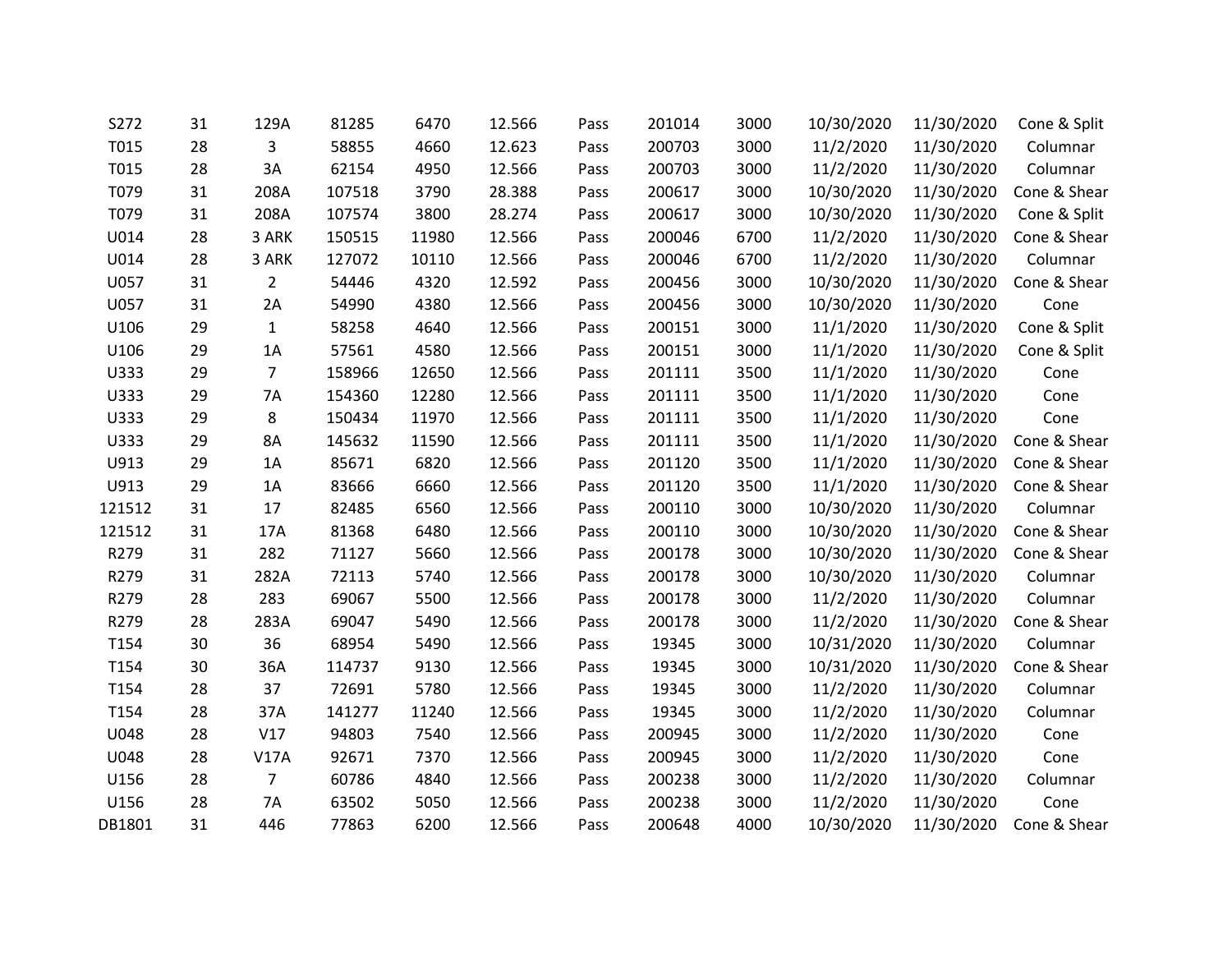| DB1801 | 31 | 446A  | 73261 | 5830 | 12.566 | Pass | 200648  | 4000 | 10/30/2020 | 11/30/2020 | Cone & Shear |
|--------|----|-------|-------|------|--------|------|---------|------|------------|------------|--------------|
| 106077 | 31 | 89    | 57657 | 4590 | 12.566 | Pass | 200940  | 4000 | 10/30/2020 | 11/30/2020 | Cone & Shear |
| 106077 | 31 | 89A   | 58447 | 4650 | 12.566 | Pass | 200940  | 4000 | 10/30/2020 | 11/30/2020 | Cone & Shear |
| 106077 | 28 | 90    | 76146 | 6060 | 12.566 | Pass | 1535449 | 3000 | 11/2/2020  | 11/30/2020 | Cone & Shear |
| 106077 | 28 | 90A   | 84540 | 6730 | 12.566 | Pass | 1535449 | 3000 | 11/2/2020  | 11/30/2020 | Cone & Split |
| 123629 | 28 | 3     | 56610 | 4500 | 12.566 | Pass | 200318  | 3000 | 11/2/2020  | 11/30/2020 | Cone         |
| 123629 | 28 | 3A    | 60850 | 4840 | 12.566 | Pass | 200318  | 3000 | 11/2/2020  | 11/30/2020 | Columnar     |
| 126679 | 28 | 1     | 72163 | 5730 | 12.592 | Pass | 201123  | 3000 | 11/2/2020  | 11/30/2020 | Cone & Shear |
| 126679 | 28 | 1A    | 74589 | 5940 | 12.566 | Pass | 201123  | 3000 | 11/2/2020  | 11/30/2020 | Cone         |
| Q029   | 31 | 591-A | 88246 | 7000 | 12.598 | Pass | 201013  | 3000 | 10/30/2020 | 11/30/2020 | Columnar     |
| Q029   | 31 | 591-A | 90385 | 7190 | 12.566 | Pass | 201013  | 3000 | 10/30/2020 | 11/30/2020 | Columnar     |
| S060   | 28 | 673   | 71507 | 5680 | 12.585 | Pass | 200197  | 3000 | 11/2/2020  | 11/30/2020 | Columnar     |
| S060   | 28 | 673A  | 78025 | 6210 | 12.566 | Pass | 200197  | 3000 | 11/2/2020  | 11/30/2020 | Cone & Shear |
| S272   | 28 | 130A  | 79202 | 6270 | 12.629 | Pass | 201014  | 3000 | 11/2/2020  | 11/30/2020 | Cone & Shear |
| S272   | 28 | 130A  | 88400 | 7030 | 12.566 | Pass | 201014  | 3000 | 11/2/2020  | 11/30/2020 | Columnar     |
| S272   | 28 | 130Z  | 83987 | 6680 | 12.566 | Pass | 201014  | 3000 | 11/2/2020  | 11/30/2020 | Columnar     |
| S272   | 28 | 130Z  | 81583 | 6490 | 12.566 | Pass | 201014  | 3000 | 11/2/2020  | 11/30/2020 | Columnar     |
| S272   | 28 | 131   | 73586 | 5860 | 12.566 | Pass | 201014  | 3000 | 11/2/2020  | 11/30/2020 | Cone         |
| S272   | 28 | 131A  | 77867 | 6200 | 12.566 | Pass | 201014  | 3000 | 11/2/2020  | 11/30/2020 | Columnar     |
| S060   | 28 | 161   | 79975 | 6360 | 12.566 | Pass | 200199  | 4000 | 11/2/2020  | 11/30/2020 | Cone & Split |
| S060   | 28 | 161A  | 78940 | 6280 | 12.566 | Pass | 200199  | 4000 | 11/2/2020  | 11/30/2020 | Cone & Shear |
| S060   | 28 | 162   | 90014 | 7160 | 12.566 | Pass | 200199  | 4000 | 11/2/2020  | 11/30/2020 | Columnar     |
| S060   | 28 | 162A  | 84512 | 6730 | 12.566 | Pass | 200199  | 4000 | 11/2/2020  | 11/30/2020 | Columnar     |
| S060   | 28 | 163   | 77172 | 6140 | 12.566 | Pass | 200199  | 4000 | 11/2/2020  | 11/30/2020 | Cone & Split |
| S060   | 28 | 163A  | 84900 | 6760 | 12.566 | Pass | 200199  | 4000 | 11/2/2020  | 11/30/2020 | Cone & Split |
| S060   | 28 | 164   | 94050 | 7480 | 12.566 | Pass | 200199  | 4000 | 11/2/2020  | 11/30/2020 | Columnar     |
| S060   | 28 | 164A  | 89995 | 7160 | 12.566 | Pass | 200199  | 4000 | 11/2/2020  | 11/30/2020 | Cone & Shear |
| S060   | 28 | 165   | 82463 | 6560 | 12.566 | Pass | 200199  | 4000 | 11/2/2020  | 11/30/2020 | Columnar     |
| S060   | 28 | 165A  | 81203 | 6460 | 12.566 | Pass | 200199  | 4000 | 11/2/2020  | 11/30/2020 | Cone & Shear |
| S060   | 28 | 166   | 86274 | 6870 | 12.566 | Pass | 200199  | 4000 | 11/2/2020  | 11/30/2020 | Cone & Shear |
| S060   | 28 | 166A  | 85508 | 6800 | 12.566 | Pass | 200199  | 4000 | 11/2/2020  | 11/30/2020 | Cone & Shear |
| S060   | 28 | 167   | 91523 | 7280 | 12.566 | Pass | 200199  | 4000 | 11/2/2020  | 11/30/2020 | Cone & Shear |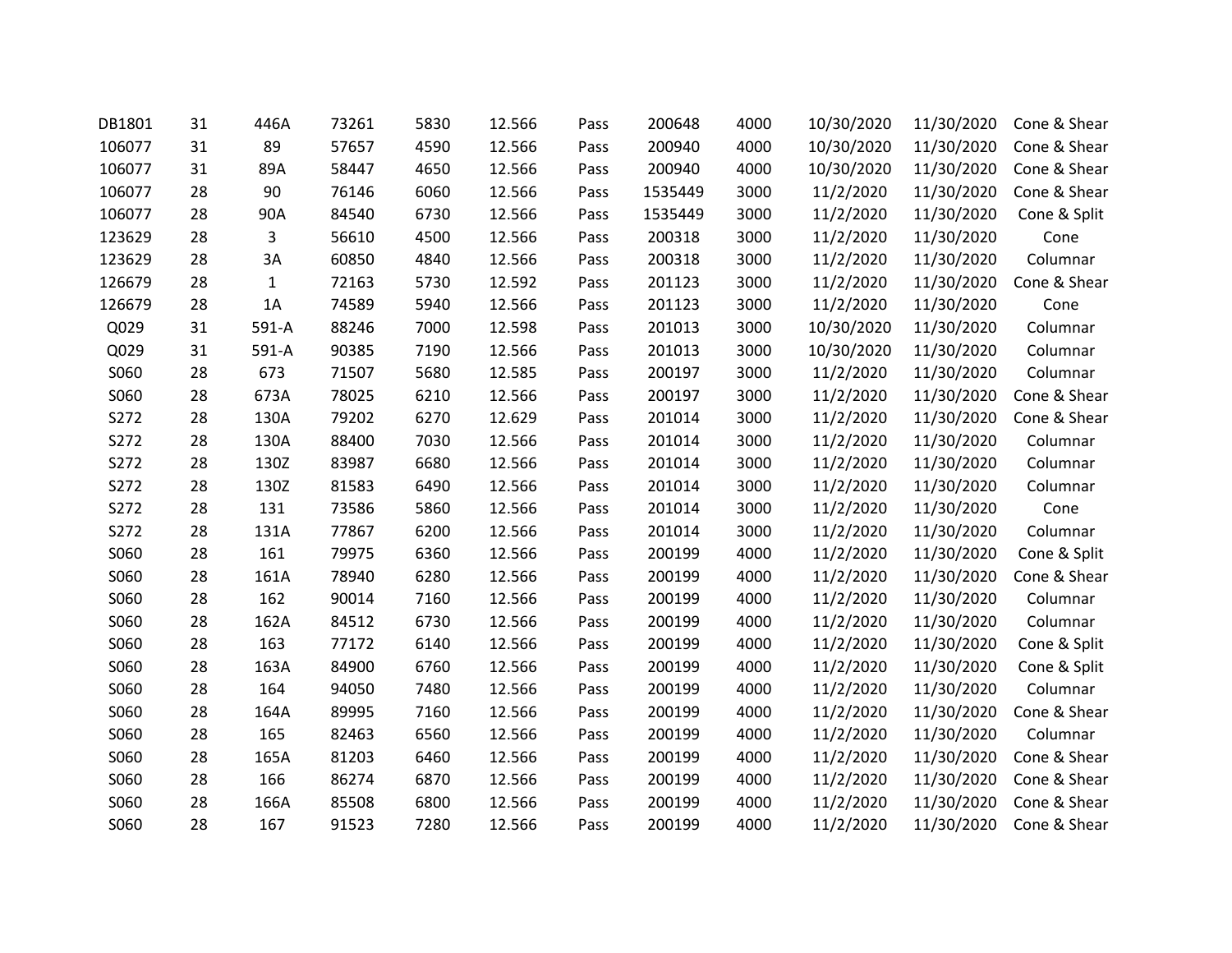| S060   | 28             | 167A           | 88520  | 7040  | 12.566 | Pass | 200199 | 4000 | 11/2/2020  | 11/30/2020 | Cone & Shear |
|--------|----------------|----------------|--------|-------|--------|------|--------|------|------------|------------|--------------|
| S060   | 28             | 168            | 75383  | 6000  | 12.566 | Pass | 200199 | 4000 | 11/2/2020  | 11/30/2020 | Cone & Split |
| S060   | 28             | 168A           | 97791  | 7780  | 12.566 | Pass | 200199 | 4000 | 11/2/2020  | 11/30/2020 | Columnar     |
| S060   | 28             | 169            | 97203  | 7740  | 12.566 | Pass | 200199 | 4000 | 11/2/2020  | 11/30/2020 | Cone & Shear |
| S060   | 28             | 169A           | 93035  | 7400  | 12.566 | Pass | 200199 | 4000 | 11/2/2020  | 11/30/2020 | Cone & Shear |
| DB1801 | 31             | 447            | 115764 | 9210  | 12.566 | Pass | 200392 | 3000 | 10/30/2020 | 11/30/2020 | Cone & Shear |
| DB1801 | 31             | 447A           | 116194 | 9250  | 12.566 | Pass | 200392 | 3000 | 10/30/2020 | 11/30/2020 | Cone & Shear |
| DB1801 | 31             | 448            | 73593  | 5860  | 12.566 | Pass | 200648 | 4000 | 10/30/2020 | 11/30/2020 | Cone         |
| DB1801 | 31             | 448A           | 74873  | 5960  | 12.566 | Pass | 200648 | 4000 | 10/30/2020 | 11/30/2020 | Cone & Shear |
| DB1801 | 31             | 449            | 62626  | 4960  | 12.623 | Pass | 200648 | 3000 | 10/30/2020 | 11/30/2020 | Columnar     |
| DB1801 | 31             | 449A           | 59721  | 4750  | 12.566 | Pass | 200648 | 3000 | 10/30/2020 | 11/30/2020 | Cone         |
| DB1801 | 28             | 450            | 93565  | 7450  | 12.566 | Pass | 200392 | 3000 | 11/2/2020  | 11/30/2020 | Cone & Shear |
| DB1801 | 28             | 450A           | 85295  | 6790  | 12.566 | Pass | 200392 | 3000 | 11/2/2020  | 11/30/2020 | Cone & Shear |
| U032   | 29             | $\mathbf{1}$   | 70170  | 5570  | 12.604 | Pass | 201040 | 3000 | 11/1/2020  | 11/30/2020 | Cone         |
| U032   | 29             | 1A             | 73277  | 5830  | 12.566 | Pass | 201040 | 3000 | 11/1/2020  | 11/30/2020 | Cone & Shear |
| U032   | 7              | 2B             | 58872  | 4680  | 12.566 | Pass | 201040 | 3000 | 11/23/2020 | 11/30/2020 | Columnar     |
| U032   | $\overline{7}$ | 2C             | 58958  | 4690  | 12.566 | Pass | 201040 | 3000 | 11/23/2020 | 11/30/2020 | Columnar     |
| T932   | 10             | 24             | 130432 | 10380 | 12.566 | Pass | 201053 | 3000 | 11/20/2020 | 11/30/2020 | Cone         |
| T932   | 10             | 24A            | 122596 | 9760  | 12.566 | Pass | 201053 | 3000 | 11/20/2020 | 11/30/2020 | Cone         |
| T932   | 9              | 25             | 118987 | 9470  | 12.566 | Pass | 201053 | 3000 | 11/21/2020 | 11/30/2020 | Cone & Shear |
| T932   | 9              | 25A            | 130676 | 10400 | 12.566 | Pass | 201053 | 3000 | 11/21/2020 | 11/30/2020 | Cone & Shear |
| U223   | 31             | 1              | 106307 | 8460  | 12.566 | Pass | 200425 | 3000 | 10/30/2020 | 11/30/2020 | Cone & Shear |
| U223   | 31             | 1A             | 104697 | 8330  | 12.566 | Pass | 200425 | 3000 | 10/30/2020 | 11/30/2020 | Cone & Shear |
| U223   | 31             | $\overline{2}$ | 125765 | 10010 | 12.566 | Pass | 201092 | 3000 | 10/30/2020 | 11/30/2020 | Cone         |
| U223   | 31             | 2A             | 114548 | 9120  | 12.566 | Pass | 201092 | 3000 | 10/30/2020 | 11/30/2020 | Cone & Shear |
| U223   | 28             | 3              | 109486 | 8710  | 12.566 | Pass | 201092 | 3000 | 11/2/2020  | 11/30/2020 | Cone & Shear |
| U223   | 28             | 3A             | 107787 | 8580  | 12.566 | Pass | 201092 | 3000 | 11/2/2020  | 11/30/2020 | Cone & Shear |
| S060   | 31             | 672            | 80058  | 6370  | 12.566 | Pass | 200197 | 3000 | 10/31/2020 | 12/1/2020  | Cone & Shear |
| S060   | 31             | 672A           | 85308  | 6790  | 12.566 | Pass | 200197 | 3000 | 10/31/2020 | 12/1/2020  | Cone         |
| U034   | 28             | 4              | 97027  | 7720  | 12.566 | Pass | 200196 | 3000 | 11/3/2020  | 12/1/2020  | Cone         |
| U034   | 28             | 4Α             | 94248  | 7500  | 12.566 | Pass | 200196 | 3000 | 11/3/2020  | 12/1/2020  | Cone         |
| R274   | 29             | 47             | 65308  | 5200  | 12.566 | Pass | 200189 | 3000 | 11/2/2020  | 12/1/2020  | Cone         |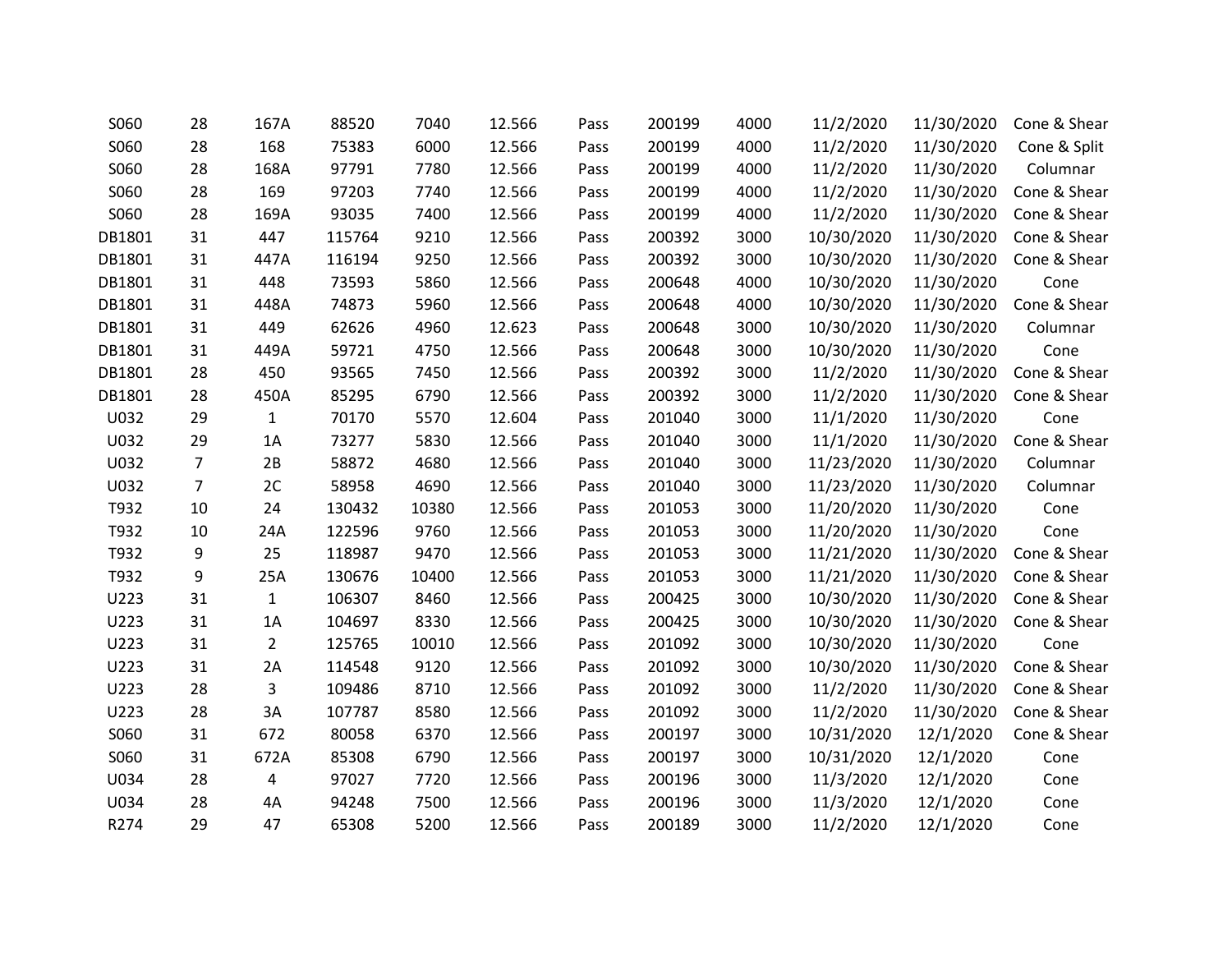| R274        | 29 | 47A            | 62286  | 4960  | 12.566 | Pass | 200189         | 3000 | 11/2/2020 | 12/1/2020 | Cone         |
|-------------|----|----------------|--------|-------|--------|------|----------------|------|-----------|-----------|--------------|
| 111041      | 29 | $S-18$         | 85958  | 6840  | 12.566 | Pass | 200316         | 3000 | 11/2/2020 | 12/1/2020 | Cone & Shear |
| 111041      | 29 | $S-18A$        | 83195  | 6620  | 12.566 | Pass | 200316         | 3000 | 11/2/2020 | 12/1/2020 | Cone & Shear |
| 111041      | 28 | $S-19$         | 61515  | 4900  | 12.566 | Pass | 200316         | 3000 | 11/3/2020 | 12/1/2020 | Columnar     |
| 111041      | 28 | $S-19A$        | 62898  | 5010  | 12.566 | Pass | 200316         | 3000 | 11/3/2020 | 12/1/2020 | Cone & Shear |
| <b>S338</b> | 29 | 872            | 80575  | 6410  | 12.566 | Pass |                | 3000 | 11/2/2020 | 12/1/2020 | Cone         |
| <b>S338</b> | 29 | 872A           | 79170  | 6300  | 12.566 | Pass |                | 3000 | 11/2/2020 | 12/1/2020 | Cone         |
| <b>S338</b> | 29 | 906            | 62095  | 4940  | 12.566 | Pass | <b>BAG MIX</b> | 3000 | 11/2/2020 | 12/1/2020 | Columnar     |
| <b>S338</b> | 29 | 906A           | 67208  | 5350  | 12.566 | Pass | <b>BAG MIX</b> | 3000 | 11/2/2020 | 12/1/2020 | Cone & Shear |
| 121512      | 28 | $\mathbf{1}$   | 93006  | 7400  | 12.566 | Pass | 9421TN         | 3000 | 11/3/2020 | 12/1/2020 | Cone         |
| 121512      | 28 | 1A             | 90337  | 7190  | 12.566 | Pass | 9421TN         | 3000 | 11/3/2020 | 12/1/2020 | Cone & Shear |
| 121512      | 29 | 18             | 77681  | 6180  | 12.566 | Pass | 200110         | 3000 | 11/2/2020 | 12/1/2020 | Columnar     |
| 121512      | 29 | 18A            | 74071  | 5890  | 12.566 | Pass | 200110         | 3000 | 11/2/2020 | 12/1/2020 | Cone & Shear |
| 121512      | 28 | 19             | 79620  | 6340  | 12.566 | Pass | 200110         | 3000 | 11/3/2020 | 12/1/2020 | Cone & Shear |
| 121512      | 28 | 19A            | 75452  | 6000  | 12.566 | Pass | 200110         | 3000 | 11/3/2020 | 12/1/2020 | Columnar     |
| 119814      | 28 | $\overline{2}$ | 62733  | 4990  | 12.566 | Pass | 200154         | 4000 | 11/3/2020 | 12/1/2020 | Columnar     |
| 119814      | 28 | 2A             | 65071  | 5180  | 12.566 | Pass | 200154         | 4000 | 11/3/2020 | 12/1/2020 | Cone & Shear |
| Q921        | 28 | 654            | 59207  | 4710  | 12.566 | Pass | 201101         | 3000 | 11/3/2020 | 12/1/2020 | Cone & Shear |
| Q921        | 28 | 654A           | 57598  | 4580  | 12.566 | Pass | 201101         | 3000 | 11/3/2020 | 12/1/2020 | Cone & Shear |
| S182        | 28 | 77             | 71469  | 5690  | 12.566 | Pass | 200527         | 3000 | 11/3/2020 | 12/1/2020 | Columnar     |
| S182        | 28 | 77A            | 67130  | 5340  | 12.566 | Pass | 200527         | 3000 | 11/3/2020 | 12/1/2020 | Columnar     |
| R279        | 28 | 284A           | 62170  | 4950  | 12.566 | Pass | 200178         | 3000 | 11/3/2020 | 12/1/2020 | Cone & Shear |
| R279        | 28 | 284A           | 65200  | 5190  | 12.566 | Pass | 200178         | 3000 | 11/3/2020 | 12/1/2020 | Cone & Shear |
| T011        | 28 | 83             | 75213  | 5990  | 12.566 | Pass | 200763         | 3000 | 11/3/2020 | 12/1/2020 | Cone & Shear |
| T011        | 28 | 83A            | 76649  | 6100  | 12.566 | Pass | 200763         | 3000 | 11/3/2020 | 12/1/2020 | Columnar     |
| T154        | 28 | 38             | 148670 | 11830 | 12.566 | Pass | 19345          | 3000 | 11/3/2020 | 12/1/2020 | Columnar     |
| T154        | 28 | 38A            | 90009  | 7160  | 12.566 | Pass | 19345          | 3000 | 11/3/2020 | 12/1/2020 | Cone & Split |
| U048        | 28 | $V-18$         | 85356  | 6790  | 12.566 | Pass | 200945         | 3000 | 11/3/2020 | 12/1/2020 | Cone         |
| U048        | 28 | $V-18A$        | 83029  | 6610  | 12.566 | Pass | 200945         | 3000 | 11/3/2020 | 12/1/2020 | Cone & Shear |
| 106077      | 28 | 91             | 59506  | 4740  | 12.566 | Pass | 200940         | 4000 | 11/3/2020 | 12/1/2020 | Columnar     |
| 106077      | 28 | 91A            | 58214  | 4630  | 12.566 | Pass | 200940         | 4000 | 11/3/2020 | 12/1/2020 | Columnar     |
| 123629      | 28 | 4              | 66631  | 5300  | 12.566 | Pass | 200318         | 3000 | 11/3/2020 | 12/1/2020 | Cone & Shear |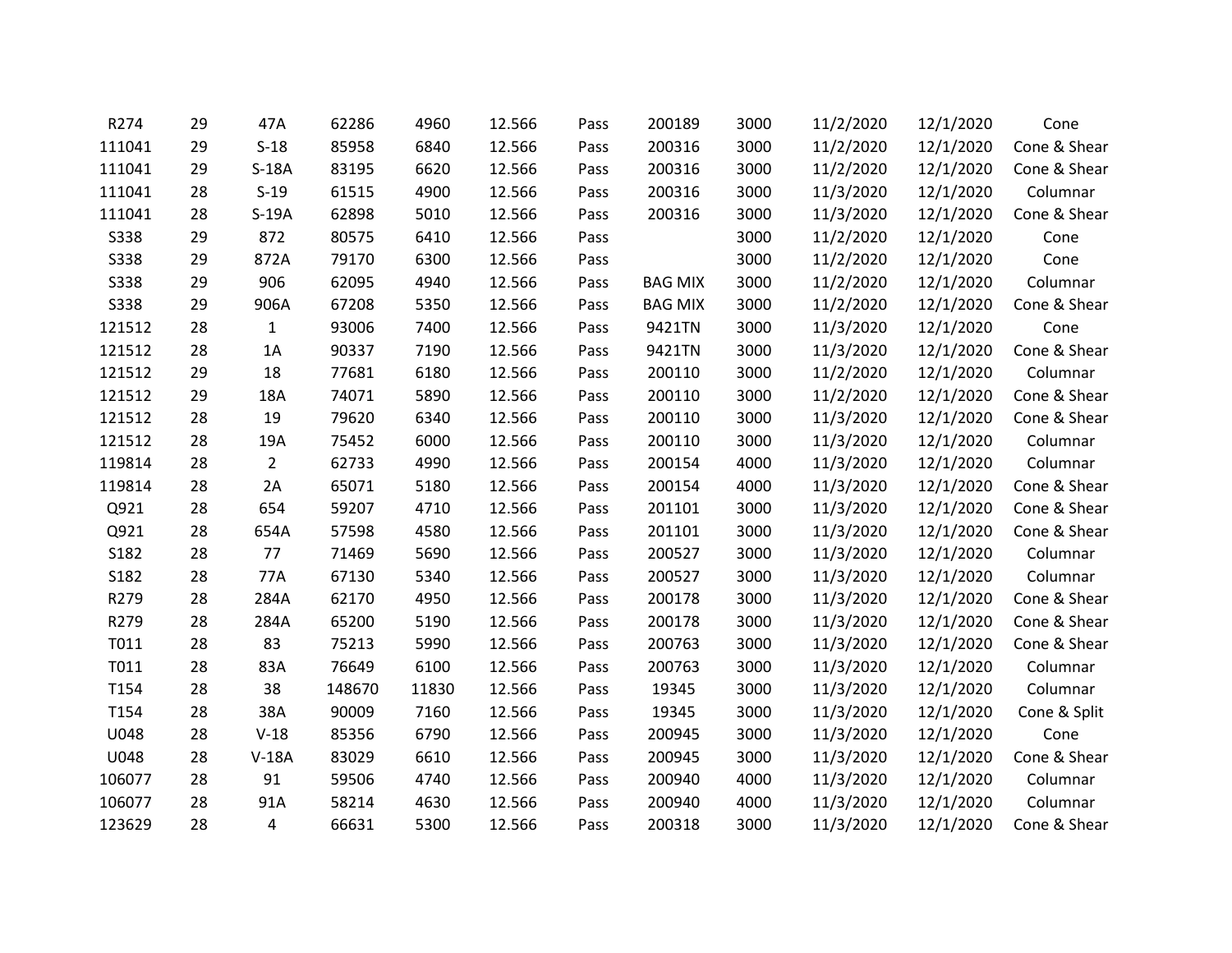| 123629 | 28 | 4Α             | 64058  | 5100 | 12.566 | Pass | 200318         | 3000 | 11/3/2020 | 12/1/2020 | Cone & Shear |
|--------|----|----------------|--------|------|--------|------|----------------|------|-----------|-----------|--------------|
| 126679 | 28 | $\overline{2}$ | 52614  | 4190 | 12.566 | Pass | 201123         | 3000 | 11/3/2020 | 12/1/2020 | Cone & Shear |
| 126679 | 28 | 2A             | 49070  | 3900 | 12.566 | Pass | 201123         | 3000 | 11/3/2020 | 12/1/2020 | Columnar     |
| Q029   | 28 | 592A           | 66184  | 5270 | 12.566 | Pass | 201013         | 3000 | 11/3/2020 | 12/1/2020 | Columnar     |
| Q029   | 28 | 592A           | 65682  | 5230 | 12.566 | Pass | 201013         | 3000 | 11/3/2020 | 12/1/2020 | Columnar     |
| S060   | 28 | 674            | 99361  | 7890 | 12.592 | Pass | 200196         | 3000 | 11/3/2020 | 12/1/2020 | Cone         |
| S060   | 28 | 674A           | 95998  | 7640 | 12.566 | Pass | 200196         | 3000 | 11/3/2020 | 12/1/2020 | Cone         |
| T013   | 28 | 50             | 67878  | 5400 | 12.566 | Pass | 19495          | 3000 | 11/3/2020 | 12/1/2020 | Cone & Shear |
| T013   | 28 | 50A            | 69324  | 5520 | 12.566 | Pass | 19495          | 3000 | 11/3/2020 | 12/1/2020 | Cone & Shear |
| T015   | 28 | 4              | 75905  | 6020 | 12.617 | Pass | 200703         | 3000 | 11/3/2020 | 12/1/2020 | Cone         |
| T015   | 28 | 4A             | 73803  | 5870 | 12.566 | Pass | 200703         | 3000 | 11/3/2020 | 12/1/2020 | Cone & Shear |
| T023   | 28 | 44             | 86259  | 6860 | 12.566 | Pass | 201013         | 3000 | 11/3/2020 | 12/1/2020 | Cone & Shear |
| T023   | 28 | 44A            | 80900  | 6440 | 12.566 | Pass | 201013         | 3000 | 11/3/2020 | 12/1/2020 | Columnar     |
| T079   | 28 | 209A           | 113860 | 4030 | 28.274 | Pass | 200617         | 3000 | 11/3/2020 | 12/1/2020 | Cone & Shear |
| T079   | 28 | 209A           | 114437 | 4050 | 28.274 | Pass | 200617         | 3000 | 11/3/2020 | 12/1/2020 | Columnar     |
| U258   | 28 | $\mathbf{1}$   | 117577 | 9330 | 12.598 | Pass | <b>BAG MIX</b> | 3000 | 11/3/2020 | 12/1/2020 | Columnar     |
| U258   | 28 | 1A             | 112355 | 8940 | 12.566 | Pass | <b>BAG MIX</b> | 3000 | 11/3/2020 | 12/1/2020 | Cone & Shear |
| U017   | 28 | 15             | 71718  | 5720 | 12.529 | Pass | 200203         | 3000 | 11/3/2020 | 12/1/2020 | Cone         |
| U017   | 28 | 15A            | 72356  | 5760 | 12.566 | Pass | 200203         | 3000 | 11/3/2020 | 12/1/2020 | Columnar     |
| U128   | 28 | 8              | 68724  | 5450 | 12.61  | Pass | <b>BAG MIX</b> | 3000 | 11/3/2020 | 12/1/2020 | Cone & Shear |
| U128   | 28 | 8A             | 68458  | 5450 | 12.566 | Pass | <b>BAG MIX</b> | 3000 | 11/3/2020 | 12/1/2020 | Columnar     |
| P230   | 28 | 1969           | 60662  | 4830 | 12.566 | Pass | 200154         | 3000 | 11/3/2020 | 12/1/2020 | Columnar     |
| P230   | 28 | 1969A          | 63845  | 5080 | 12.566 | Pass | 200154         | 3000 | 11/3/2020 | 12/1/2020 | Cone & Shear |
| DB1801 | 28 | 451            | 57993  | 4610 | 12.566 | Pass | 200169         | 3000 | 11/3/2020 | 12/1/2020 | Cone & Split |
| DB1801 | 28 | 451A           | 55462  | 4410 | 12.566 | Pass | 200169         | 3000 | 11/3/2020 | 12/1/2020 | Cone & Shear |
| DB1801 | 28 | 452            | 103642 | 8250 | 12.566 | Pass | 200392         | 3000 | 11/3/2020 | 12/1/2020 | Cone         |
| DB1801 | 28 | 452A           | 103848 | 8260 | 12.566 | Pass | 200392         | 3000 | 11/3/2020 | 12/1/2020 | Cone & Shear |
| DB1801 | 28 | 453            | 82183  | 6550 | 12.554 | Pass | 200392         | 3000 | 11/3/2020 | 12/1/2020 | Cone & Shear |
| DB1801 | 28 | 453A           | 89727  | 7140 | 12.566 | Pass | 200392         | 3000 | 11/3/2020 | 12/1/2020 | Columnar     |
| DB1801 | 28 | 454            | 89634  | 7130 | 12.566 | Pass | 200392         | 3000 | 11/3/2020 | 12/1/2020 | Cone & Shear |
| DB1801 | 28 | 454A           | 91783  | 7300 | 12.566 | Pass | 200392         | 3000 | 11/3/2020 | 12/1/2020 | Cone & Shear |
| U223   | 28 | 4              | 77087  | 6130 | 12.566 | Pass | 201092         | 3000 | 11/3/2020 | 12/1/2020 | Cone & Shear |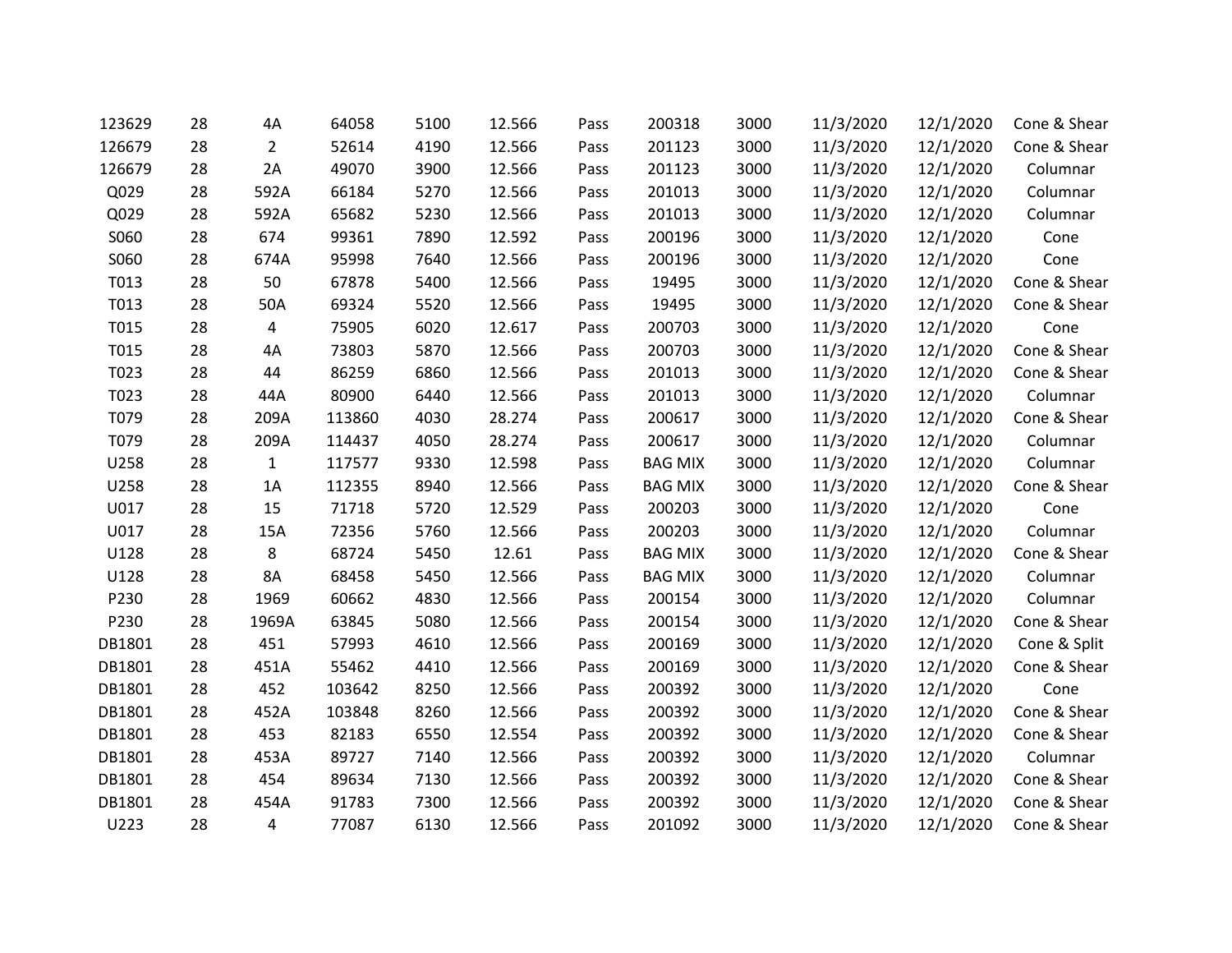| U223   | 28 | 4A             | 76460  | 6080   | 12.566 | Pass | 201092         | 3000 | 11/3/2020  | 12/1/2020 | Columnar     |
|--------|----|----------------|--------|--------|--------|------|----------------|------|------------|-----------|--------------|
| R273   | 7  | $D-17B$        | 67450  | 5370   | 12.566 | Pass | 200258         | 4000 | 11/24/2020 | 12/1/2020 | Cone         |
| R273   | 7  | D18-B          | 61808  | 4920   | 12.566 | Pass | 200258         | 4000 | 11/24/2020 | 12/1/2020 | Cone & Shear |
| R273   | 7  | $D-19B$        | 62632  | 4980   | 12.566 | Pass | 200258         | 4000 | 11/24/2020 | 12/1/2020 | Cone & Shear |
| R273   | 7  | $D-20B$        | 70073  | 5580   | 12.566 | Pass | 200258         | 4000 | 11/24/2020 | 12/1/2020 | Columnar     |
| R273   | 7  | $D-21B$        | 62161  | 4950   | 12.566 | Pass | 200258         | 4000 | 11/24/2020 | 12/1/2020 | Columnar     |
| R273   | 7  | $D-22B$        | 66002  | 5250   | 12.566 | Pass | 200258         | 4000 | 11/24/2020 | 12/1/2020 | Columnar     |
| U034   | 28 | 5              | 80361  | 6390   | 12.566 | Pass | 200196         | 3000 | 11/4/2020  | 12/2/2020 | Shear        |
| U034   | 28 | 5A             | 81516  | 6490   | 12.566 | Pass | 200196         | 3000 | 11/4/2020  | 12/2/2020 | Columnar     |
| 111041 | 28 | BR1-13         | 60943  | 4850   | 12.566 | Pass | 200316         | 3000 | 11/4/2020  | 12/2/2020 | Cone & Shear |
| 111041 | 28 | <b>BR1-13A</b> | 59303  | 4720   | 12.566 | Pass | 200316         | 3000 | 11/4/2020  | 12/2/2020 | Columnar     |
| 111041 | 28 | $S-20$         | 61656  | 4910   | 12.566 | Pass | 200316         | 3000 | 11/4/2020  | 12/2/2020 | Cone & Split |
| 111041 | 28 | $S-20A$        | 63281  | 5040   | 12.566 | Pass | 200316         | 3000 | 11/4/2020  | 12/2/2020 | Cone & Split |
| 121512 | 28 | $\overline{2}$ | 67836  | 5400   | 12.566 | Pass | 9421TN         | 3000 | 11/4/2020  | 12/2/2020 | Columnar     |
| 121512 | 28 | 2A             | 69420  | 5520   | 12.566 | Pass | 9421TN         | 3000 | 11/4/2020  | 12/2/2020 | Cone         |
| Q921   | 28 | 655            | 51791  | 4120   | 12.566 | Pass | 201101         | 3000 | 11/4/2020  | 12/2/2020 | Cone & Shear |
| Q921   | 28 | 655A           | 53561  | 4260   | 12.566 | Pass | 201101         | 3000 | 11/4/2020  | 12/2/2020 | Cone         |
| S182   | 28 | 78             | 77263  | 6140   | 12.592 | Pass | 200527         | 3000 | 11/4/2020  | 12/2/2020 | Cone & Shear |
| S182   | 28 | 78A            | 75273  | 5990   | 12.566 | Pass | 200527         | 3000 | 11/4/2020  | 12/2/2020 | Cone & Shear |
| T154   | 28 | 39             | 44465  | 3540   | 12.566 | Pass | 19345          | 3000 | 11/4/2020  | 12/2/2020 | Columnar     |
| T154   | 28 | 39A            | 113265 | 9010   | 12.566 | Pass | 19345          | 3000 | 11/4/2020  | 12/2/2020 | Columnar     |
| U046   | 28 | 15             | 89699  | 7140   | 12.566 | Pass | 200169         | 3000 | 11/4/2020  | 12/2/2020 | Cone & Shear |
| U046   | 28 | 15A            | 85296  | 6790   | 12.566 | Pass | 200169         | 3000 | 11/4/2020  | 12/2/2020 | Cone         |
| T932   | 28 | 58             | 47545  | 3780   | 12.566 | Pass | 200178         | 3000 | 11/4/2020  | 12/2/2020 | Cone & Shear |
| T932   | 28 | 58A            | 49805  | 3960   | 12.566 | Pass | 200178         | 3000 | 11/4/2020  | 12/2/2020 | Cone & Shear |
| 106077 | 28 | 92             | 40787  | < 3240 | 12.604 | Fail | 200940         | 4000 | 11/4/2020  | 12/2/2020 | Cone & Shear |
| 106077 | 28 | 92A            | 42128  | < 3350 | 12.566 | Fail | 200940         | 4000 | 11/4/2020  | 12/2/2020 | Cone & Shear |
| S202   | 28 | 272            | 62933  | 5010   | 12.566 | Pass | 200149         | 3000 | 11/4/2020  | 12/2/2020 | Cone & Shear |
| S202   | 28 | 272A           | 64362  | 5120   | 12.566 | Pass | 200149         | 3000 | 11/4/2020  | 12/2/2020 | Cone & Shear |
| S272   | 28 | 133            | 79493  | 6310   | 12.592 | Pass | 201014         | 3000 | 11/4/2020  | 12/2/2020 | Columnar     |
| S272   | 28 | 133A           | 80929  | 6440   | 12.566 | Pass | 201014         | 3000 | 11/4/2020  | 12/2/2020 | Cone         |
| U128   | 28 | 9              | 89396  | 7110   | 12.566 | Pass | <b>BAG MIX</b> | 3000 | 11/4/2020  | 12/2/2020 | Columnar     |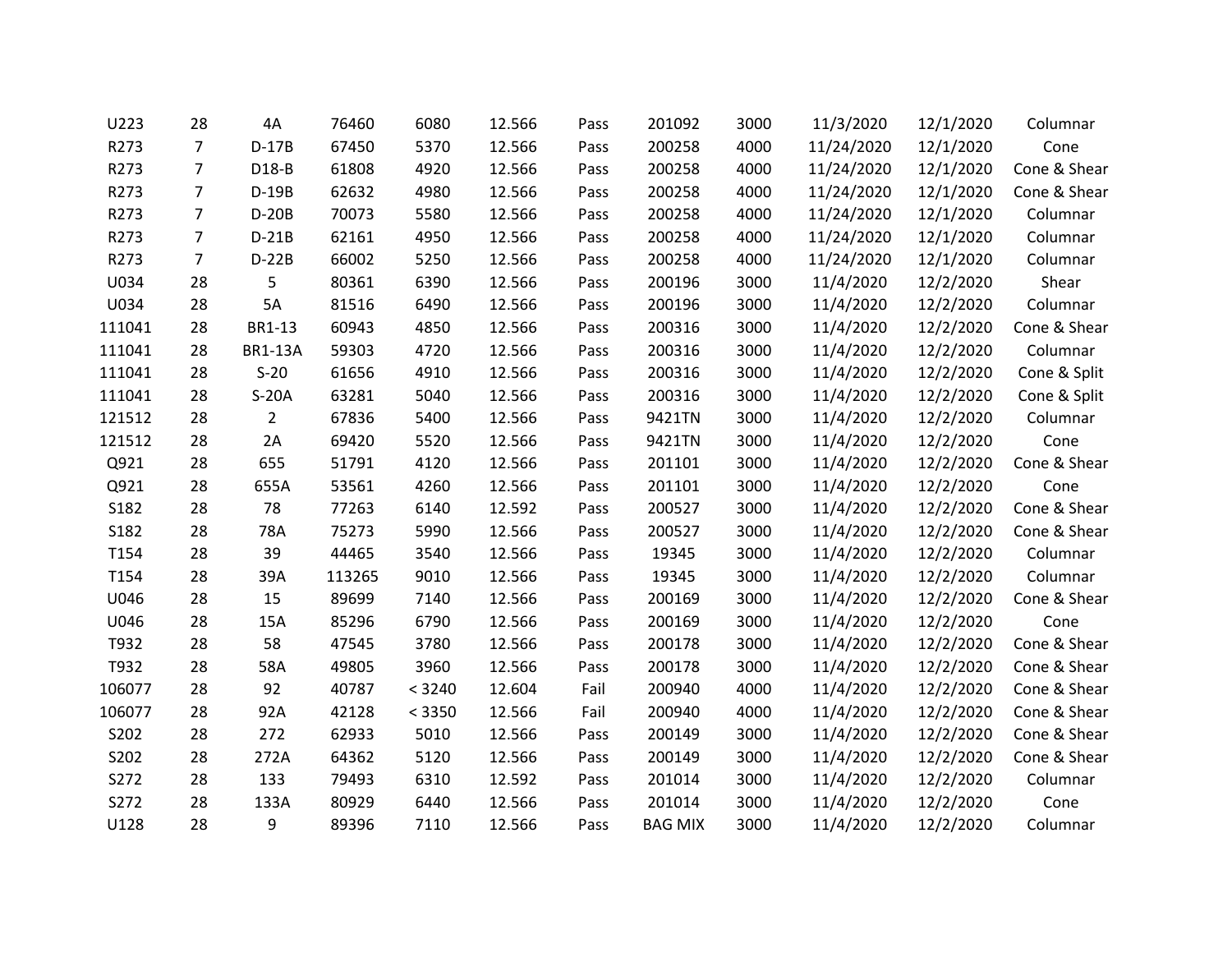| U128   | 28 | 9A             | 68629  | 5460   | 12.566 | Pass | <b>BAG MIX</b> | 3000 | 11/4/2020 | 12/2/2020 | Columnar     |
|--------|----|----------------|--------|--------|--------|------|----------------|------|-----------|-----------|--------------|
| U132   | 28 | $\overline{2}$ | 164764 | 13110  | 12.566 | Pass | 201026         | 3000 | 11/4/2020 | 12/2/2020 | Cone         |
| U132   | 28 | 2A             | 161546 | 12860  | 12.566 | Pass | 201026         | 3000 | 11/4/2020 | 12/2/2020 | Cone & Shear |
| T378   | 28 | 21             | 46340  | < 3690 | 12.566 | Fail | 201079         | 4000 | 11/4/2020 | 12/2/2020 | Cone & Shear |
| T378   | 28 | 21A            | 41572  | < 3310 | 12.566 | Fail | 201079         | 4000 | 11/4/2020 | 12/2/2020 | Cone & Shear |
| S060   | 28 | 170            | 76604  | 6070   | 12.629 | Pass | 200199         | 4000 | 11/4/2020 | 12/2/2020 | Cone & Shear |
| S060   | 28 | 170A           | 76462  | 6080   | 12.566 | Pass | 200199         | 4000 | 11/4/2020 | 12/2/2020 | Cone & Shear |
| S060   | 28 | 171            | 75823  | 6030   | 12.566 | Pass | 200199         | 4000 | 11/4/2020 | 12/2/2020 | Cone & Split |
| S060   | 28 | 171A           | 101583 | 8080   | 12.566 | Pass | 200199         | 4000 | 11/4/2020 | 12/2/2020 | Cone & Shear |
| S060   | 28 | 172            | 81487  | 6480   | 12.566 | Pass | 200199         | 4000 | 11/4/2020 | 12/2/2020 | Cone         |
| S060   | 28 | 172A           | 75885  | 6040   | 12.566 | Pass | 200199         | 4000 | 11/4/2020 | 12/2/2020 | Columnar     |
| S060   | 28 | 173            | 92757  | 7380   | 12.566 | Pass | 200199         | 4000 | 11/7/2020 | 12/2/2020 | Cone & Split |
| S060   | 28 | 173A           | 102011 | 8120   | 12.566 | Pass | 200199         | 4000 | 11/7/2020 | 12/2/2020 | Cone         |
| S060   | 28 | 174            | 59917  | 4770   | 12.566 | Pass | 200199         | 4000 | 11/4/2020 | 12/2/2020 | Cone & Shear |
| S060   | 28 | 174A           | 76191  | 6060   | 12.566 | Pass | 200199         | 4000 | 11/4/2020 | 12/2/2020 | Cone         |
| S060   | 28 | 175            | 93017  | 7400   | 12.566 | Pass | 200199         | 4000 | 11/4/2020 | 12/2/2020 | Cone & Shear |
| S060   | 28 | 175A           | 75731  | 6030   | 12.566 | Pass | 200199         | 4000 | 11/4/2020 | 12/2/2020 | Cone & Shear |
| S060   | 28 | 176            | 79454  | 6320   | 12.566 | Pass | 200199         | 4000 | 11/4/2020 | 12/2/2020 | Cone & Split |
| S060   | 28 | 176A           | 88295  | 7030   | 12.566 | Pass | 200199         | 4000 | 11/4/2020 | 12/2/2020 | Cone & Shear |
| P230   | 28 | 1970           | 58972  | 4670   | 12.629 | Pass | 200154         | 3000 | 11/4/2020 | 12/2/2020 | Cone & Shear |
| P230   | 28 | 1970A          | 58911  | 4690   | 12.566 | Pass | 200154         | 3000 | 11/4/2020 | 12/2/2020 | Cone & Shear |
| T380   | 28 | 1              | 78900  | 6360   | 12.41  | Pass | 200326         | 3000 | 11/4/2020 | 12/2/2020 | Cone         |
| T380   | 28 | 1A             | 86502  | 6880   | 12.566 | Pass | 200326         | 3000 | 11/4/2020 | 12/2/2020 | Cone         |
| T019   | 28 | 3              | 52330  | 4160   | 12.566 | Pass | 200151         | 3000 | 11/4/2020 | 12/2/2020 | Cone         |
| T019   | 28 | 3A             | 53524  | 4260   | 12.566 | Pass | 200151         | 3000 | 11/4/2020 | 12/2/2020 | Cone         |
| S272   | 28 | 132            | 60023  | 4780   | 12.566 | Pass | 201014         | 3000 | 11/4/2020 | 12/2/2020 | Cone & Split |
| S272   | 28 | 132A           | 61302  | 4880   | 12.566 | Pass | 201014         | 3000 | 11/4/2020 | 12/2/2020 | Shear        |
| 121512 | 28 | 20             | 68521  | 5450   | 12.566 | Pass | 200110         | 3000 | 11/5/2020 | 12/3/2020 | Cone & Split |
| 121512 | 28 | 20A            | 69637  | 5540   | 12.566 | Pass | 200110         | 3000 | 11/5/2020 | 12/3/2020 | Cone & Shear |
| U266   | 28 | 3              | 50464  | 4020   | 12.566 | Pass | 201062         | 3000 | 11/5/2020 | 12/3/2020 | Cone & Shear |
| U266   | 28 | 3A             | 54507  | 4340   | 12.566 | Pass | 201062         | 3000 | 11/5/2020 | 12/3/2020 | Columnar     |
| Q921   | 28 | 656            | 64672  | 5150   | 12.566 | Pass | 201101         | 3000 | 11/5/2020 | 12/3/2020 | Columnar     |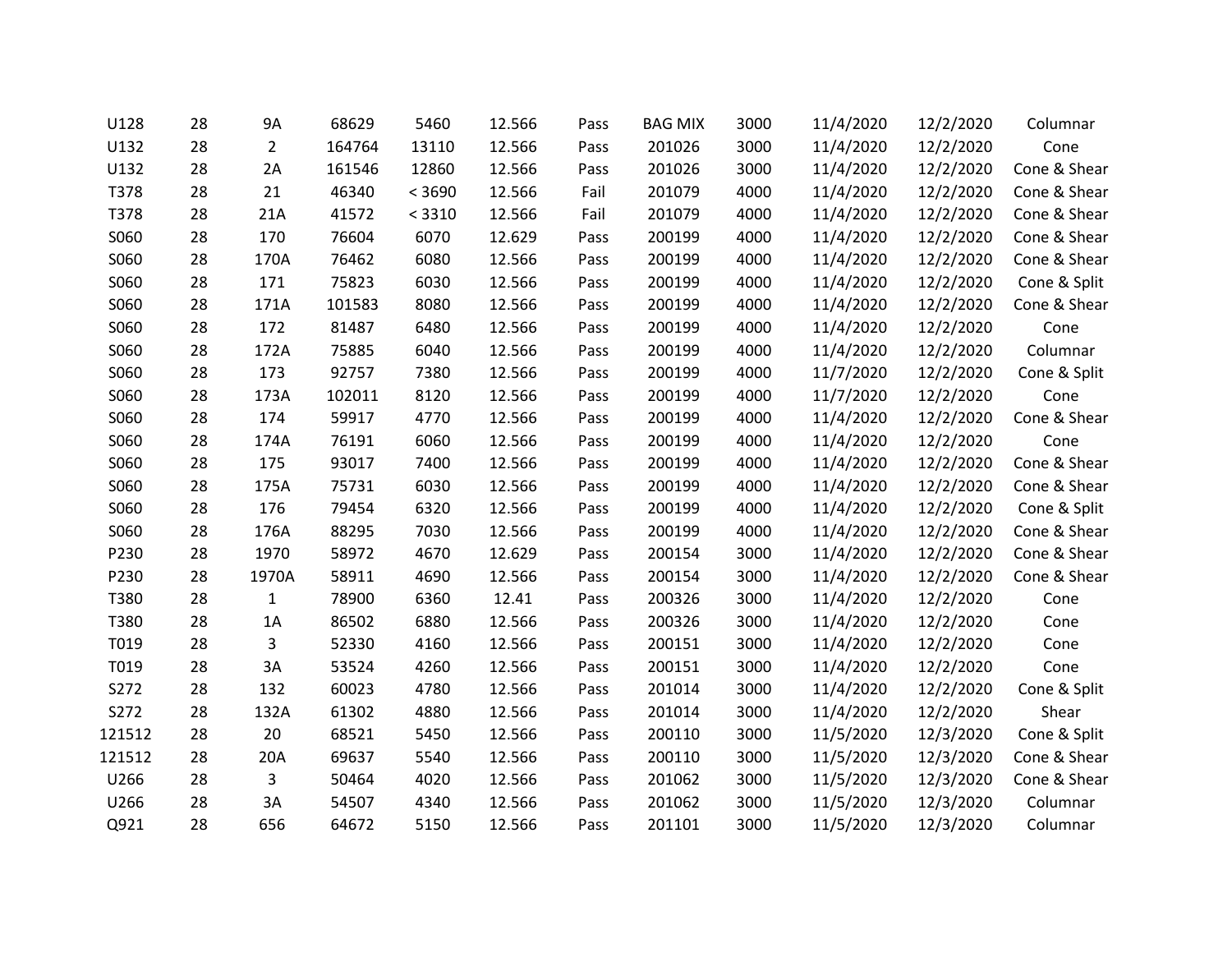| Q921        | 28 | 656A           | 62687  | 4990  | 12.566 | Pass | 201101 | 3000 | 11/5/2020 | 12/3/2020 | Cone & Shear |
|-------------|----|----------------|--------|-------|--------|------|--------|------|-----------|-----------|--------------|
| S182        | 28 | 79             | 91182  | 7260  | 12.566 | Pass | 200527 | 3000 | 11/5/2020 | 12/3/2020 | Cone & Shear |
| S182        | 28 | 79A            | 90911  | 7230  | 12.566 | Pass | 200527 | 3000 | 11/5/2020 | 12/3/2020 | Columnar     |
| T011        | 28 | 84             | 64418  | 5130  | 12.566 | Pass | 200763 | 3000 | 11/5/2020 | 12/3/2020 | Cone         |
| T011        | 28 | 84A            | 66429  | 5290  | 12.566 | Pass | 200763 | 3000 | 11/5/2020 | 12/3/2020 | Cone & Shear |
| 111041      | 28 | $S-21$         | 68644  | 5460  | 12.566 | Pass | 200316 | 3000 | 11/5/2020 | 12/3/2020 | Cone & Shear |
| 111041      | 28 | $S-21A$        | 69174  | 5500  | 12.566 | Pass | 200316 | 3000 | 11/5/2020 | 12/3/2020 | Cone         |
| 123629      | 28 | 5              | 65381  | 5200  | 12.566 | Pass | 200317 | 3000 | 11/5/2020 | 12/3/2020 | Cone         |
| 123629      | 28 | 5A             | 68556  | 5460  | 12.566 | Pass | 200317 | 3000 | 11/5/2020 | 12/3/2020 | Cone & Shear |
| 126679      | 28 | 3              | 58160  | 4630  | 12.566 | Pass | 201123 | 3000 | 11/5/2020 | 12/3/2020 | Shear        |
| 126679      | 28 | 3A             | 58490  | 4650  | 12.566 | Pass | 201123 | 3000 | 11/5/2020 | 12/3/2020 | Columnar     |
| CMGC03      | 28 | 20ARB          | 141096 | 11230 | 12.566 | Pass | 200031 | 8000 | 11/5/2020 | 12/3/2020 | Cone & Shear |
| CMGC03      | 28 | 20ARB          | 128790 | 10250 | 12.566 | Pass | 200031 | 8000 | 11/5/2020 | 12/3/2020 | Columnar     |
| S060        | 28 | 675            | 77650  | 6180  | 12.566 | Pass | 200196 | 3000 | 11/5/2020 | 12/3/2020 | Cone & Shear |
| S060        | 28 | 675A           | 76269  | 6070  | 12.566 | Pass | 200196 | 3000 | 11/5/2020 | 12/3/2020 | Shear        |
| S202        | 28 | 273            | 65266  | 5190  | 12.566 | Pass | 200753 | 4000 | 11/5/2020 | 12/3/2020 | Cone & Shear |
| S202        | 28 | 273A           | 64498  | 5130  | 12.566 | Pass | 200753 | 4000 | 11/5/2020 | 12/3/2020 | Cone & Split |
| S272        | 28 | 134A           | 76638  | 6100  | 12.566 | Pass | 201014 | 3000 | 11/5/2020 | 12/3/2020 | Columnar     |
| S272        | 28 | 134A           | 76065  | 6050  | 12.566 | Pass | 201014 | 3000 | 11/5/2020 | 12/3/2020 | Cone & Shear |
| T079        | 28 | 210A           | 108174 | 3820  | 28.331 | Pass | 200617 | 3000 | 11/5/2020 | 12/3/2020 | Cone & Shear |
| T079        | 28 | 210A           | 117010 | 4130  | 28.331 | Pass | 200617 | 3000 | 11/5/2020 | 12/3/2020 | Columnar     |
| T079        | 28 | 211            | 77791  | 6180  | 12.592 | Pass | 200065 | 3000 | 11/5/2020 | 12/3/2020 | Cone & Split |
| T079        | 28 | 211A           | 78776  | 6270  | 12.566 | Pass | 200065 | 3000 | 11/5/2020 | 12/3/2020 | Cone         |
| U017        | 28 | 16A            | 59541  | 4750  | 12.522 | Pass | 200203 | 3000 | 11/5/2020 | 12/3/2020 | Cone & Shear |
| U017        | 28 | 16A            | 57999  | 4620  | 12.566 | Pass | 200203 | 3000 | 11/5/2020 | 12/3/2020 | Cone         |
| U017        | 28 | 22A            | 87419  | 6960  | 12.566 | Pass | 200831 | 3000 | 11/5/2020 | 12/3/2020 | Cone & Split |
| U017        | 28 | 22A            | 90079  | 7170  | 12.566 | Pass | 200831 | 3000 | 11/5/2020 | 12/3/2020 | Cone & Shear |
| <b>U088</b> | 28 | 11A            | 55757  | 4440  | 12.566 | Pass | 200204 | 3000 | 11/5/2020 | 12/3/2020 | Columnar     |
| <b>U088</b> | 28 | 11A            | 56014  | 4460  | 12.566 | Pass | 200204 | 3000 | 11/5/2020 | 12/3/2020 | Cone & Shear |
| U106        | 28 | $\overline{2}$ | 73415  | 5840  | 12.566 | Pass | 201019 | 3000 | 11/5/2020 | 12/3/2020 | Cone & Shear |
| U106        | 28 | 2A             | 90817  | 7230  | 12.566 | Pass | 201019 | 3000 | 11/5/2020 | 12/3/2020 | Columnar     |
| R273        | 28 | 210            | 58040  | 4620  | 12.566 | Pass | 200256 | 3000 | 11/5/2020 | 12/3/2020 | Cone & Shear |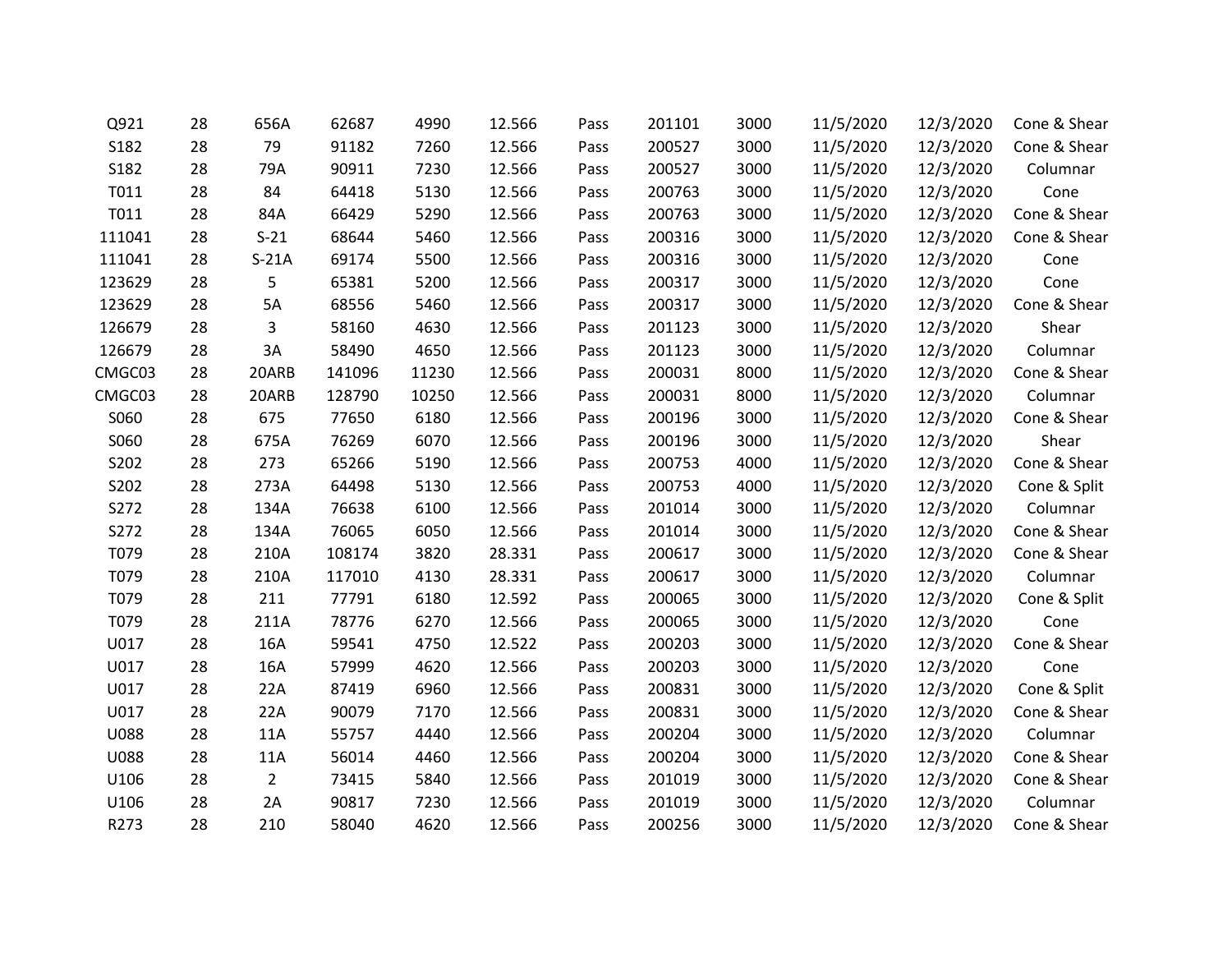| R273   | 28 | 210A           | 56740  | 4520  | 12.566 | Pass | 200256 | 3000 | 11/5/2020  | 12/3/2020 | Cone & Shear |
|--------|----|----------------|--------|-------|--------|------|--------|------|------------|-----------|--------------|
| P230   | 28 | 1971           | 68691  | 5470  | 12.566 | Pass | 200154 | 3000 | 11/5/2020  | 12/3/2020 | Cone & Split |
| P230   | 28 | 1971A          | 65282  | 5190  | 12.566 | Pass | 200154 | 3000 | 11/5/2020  | 12/3/2020 | Cone & Split |
| P230   | 28 | 1972           | 176935 | 6250  | 28.312 | Pass | 200884 | 3000 | 11/5/2020  | 12/3/2020 | Cone & Shear |
| P230   | 28 | 1972A          | 164551 | 5820  | 28.274 | Pass | 200884 | 3000 | 11/5/2020  | 12/3/2020 | Cone         |
| T154   | 28 | 40             | 78180  | 6220  | 12.566 | Pass | 19345  | 3000 | 11/5/2020  | 12/3/2020 | Cone & Shear |
| T154   | 28 | 40A            | 79832  | 6350  | 12.566 | Pass | 19345  | 3000 | 11/5/2020  | 12/3/2020 | Columnar     |
| T380   | 28 | $\overline{2}$ | 75246  | 5970  | 12.604 | Pass | 200326 | 3000 | 11/5/2020  | 12/3/2020 | Columnar     |
| T380   | 28 | 2A             | 79553  | 6330  | 12.566 | Pass | 200326 | 3000 | 11/5/2020  | 12/3/2020 | Cone & Shear |
| DB1801 | 28 | 455            | 87640  | 6970  | 12.566 | Pass | 200392 | 3000 | 11/5/2020  | 12/3/2020 | Cone & Shear |
| DB1801 | 28 | 455A           | 94065  | 7490  | 12.566 | Pass | 200392 | 3000 | 11/5/2020  | 12/3/2020 | Columnar     |
| DB1801 | 28 | 456            | 64268  | 5100  | 12.592 | Pass | 200169 | 3000 | 11/5/2020  | 12/3/2020 | Cone & Shear |
| DB1801 | 28 | 456A           | 60717  | 4830  | 12.566 | Pass | 200169 | 3000 | 11/5/2020  | 12/3/2020 | Cone & Shear |
| DB1801 | 28 | 457            | 51969  | 4140  | 12.566 | Pass | 200169 | 3000 | 11/5/2020  | 12/3/2020 | Cone         |
| DB1801 | 28 | 457A           | 52549  | 4180  | 12.566 | Pass | 200169 | 3000 | 11/5/2020  | 12/3/2020 | Columnar     |
| T932   | 28 | 59             | 62922  | 5010  | 12.566 | Pass | 200178 | 3000 | 11/5/2020  | 12/3/2020 | Cone         |
| T932   | 28 | 59A            | 66984  | 5330  | 12.566 | Pass | 200178 | 3000 | 11/5/2020  | 12/3/2020 | Columnar     |
| R279   | 28 | 285A           | 48109  | 3830  | 12.566 | Pass | 200178 | 3000 | 11/5/2020  | 12/3/2020 | Cone & Shear |
| R279   | 28 | 285A           | 50155  | 3990  | 12.566 | Pass | 200178 | 3000 | 11/5/2020  | 12/3/2020 | Columnar     |
| T932   | 9  | 27             | 104538 | 8320  | 12.566 | Pass | 201053 | 3000 | 11/24/2020 | 12/3/2020 | Columnar     |
| T932   | 9  | 27             | 110951 | 8830  | 12.566 | Pass | 201053 | 3000 | 11/24/2020 | 12/3/2020 | Columnar     |
| T932   | 9  | 28             | 126188 | 10040 | 12.566 | Pass | 201053 | 3000 | 11/24/2020 | 12/3/2020 | Cone & Split |
| T932   | 9  | 28A            | 100986 | 8040  | 12.566 | Pass | 201053 | 3000 | 11/24/2020 | 12/3/2020 | Cone & Split |
| T932   | 10 | 26             | 118720 | 9450  | 12.566 | Pass | 201053 | 3000 | 11/23/2020 | 12/3/2020 | Cone & Shear |
| T932   | 10 | 26A            | 130022 | 10350 | 12.566 | Pass | 201053 | 3000 | 11/23/2020 | 12/3/2020 | Cone         |
| U223   | 28 | 6              | 76078  | 6050  | 12.566 | Pass | 200425 | 3000 | 11/5/2020  | 12/3/2020 | Cone & Shear |
| U223   | 28 | 6A             | 75002  | 5970  | 12.566 | Pass | 200425 | 3000 | 11/5/2020  | 12/3/2020 | Cone & Shear |
| S060   | 28 | 676            | 83043  | 6610  | 12.566 | Pass | 200196 | 3000 | 11/6/2020  | 12/4/2020 | Columnar     |
| S060   | 28 | 676A           | 83199  | 6620  | 12.566 | Pass | 200196 | 3000 | 11/6/2020  | 12/4/2020 | Columnar     |
| U034   | 28 | 6              | 85939  | 6840  | 12.566 | Pass | 200196 | 3000 | 11/6/2020  | 12/4/2020 | Cone & Split |
| U034   | 28 | 6A             | 86110  | 6850  | 12.566 | Pass | 200196 | 3000 | 11/6/2020  | 12/4/2020 | Cone & Shear |
| Q921   | 28 | 657            | 63148  | 5030  | 12.566 | Pass | 201101 | 3000 | 11/6/2020  | 12/4/2020 | Cone & Shear |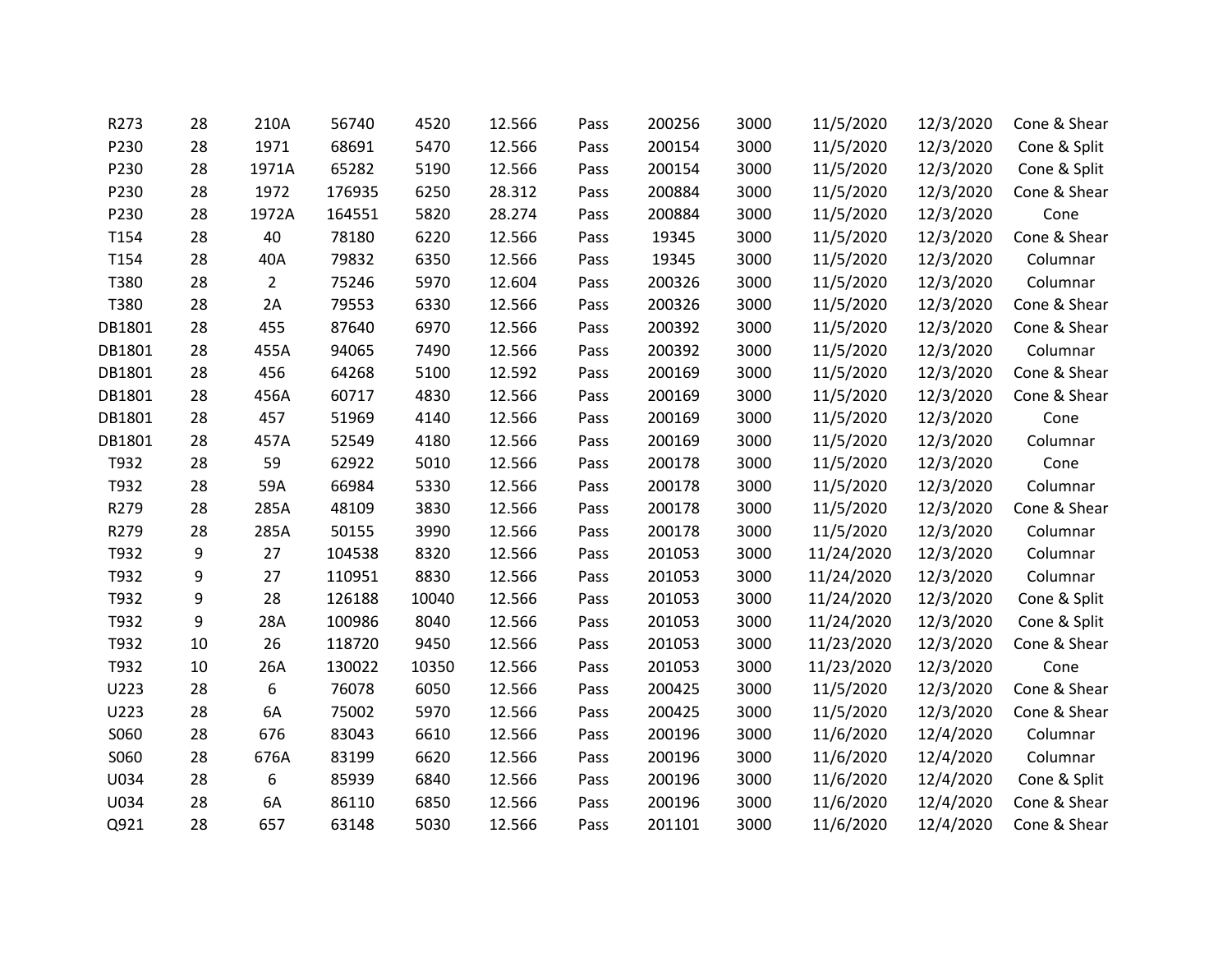| Q921   | 28 | 657A           | 63799  | 5080   | 12.566 | Pass | 201101         | 3000 | 11/6/2020 | 12/4/2020 | Columnar     |
|--------|----|----------------|--------|--------|--------|------|----------------|------|-----------|-----------|--------------|
| S182   | 28 | 80             | 60862  | 4840   | 12.566 | Pass | 200527         | 3000 | 11/6/2020 | 12/4/2020 | Columnar     |
| S182   | 28 | 80A            | 60391  | 4810   | 12.566 | Pass | 200527         | 3000 | 11/6/2020 | 12/4/2020 | Shear        |
| T210   | 28 | 11             | 44847  | < 3570 | 12.566 | Fail | <b>BAG MIX</b> | 4000 | 11/6/2020 | 12/4/2020 | Columnar     |
| T210   | 28 | 11A            | 42513  | < 3380 | 12.566 | Fail | <b>BAG MIX</b> | 4000 | 11/6/2020 | 12/4/2020 | Cone         |
| U333   | 28 | 9              | 138309 | 11010  | 12.566 | Pass | 200846         | 3000 | 11/6/2020 | 12/4/2020 | Cone & Shear |
| U333   | 28 | <b>9A</b>      | 144666 | 11510  | 12.566 | Pass | 200846         | 3000 | 11/6/2020 | 12/4/2020 | Columnar     |
| 111041 | 28 | $S-22$         | 66583  | 5300   | 12.566 | Pass | 200316         | 3000 | 11/6/2020 | 12/4/2020 | Cone & Shear |
| 111041 | 28 | $S-22A$        | 70168  | 5580   | 12.566 | Pass | 200316         | 3000 | 11/6/2020 | 12/4/2020 | Cone & Shear |
| 111041 | 28 | BR1-14         | 65767  | 5230   | 12.566 | Pass | 200316         | 3000 | 11/6/2020 | 12/4/2020 | Cone & Shear |
| 111041 | 28 | <b>BR1-14A</b> | 65379  | 5200   | 12.566 | Pass | 200316         | 3000 | 11/6/2020 | 12/4/2020 | Cone & Shear |
| 106077 | 28 | 93             | 69833  | 5560   | 12.566 | Pass | 200286         | 3000 | 11/6/2020 | 12/4/2020 | Columnar     |
| 106077 | 28 | 93A            | 70225  | 5590   | 12.566 | Pass | 200286         | 3000 | 11/6/2020 | 12/4/2020 | Columnar     |
| 126679 | 28 | 4              | 70601  | 5620   | 12.566 | Pass | 201123         | 3000 | 11/6/2020 | 12/4/2020 | Cone & Split |
| 126679 | 28 | 4A             | 68951  | 5490   | 12.566 | Pass | 201123         | 3000 | 11/6/2020 | 12/4/2020 | Columnar     |
| T014   | 28 | 90             | 77502  | 6170   | 12.566 | Pass | 201065         | 3000 | 11/6/2020 | 12/4/2020 | Cone & Split |
| T014   | 28 | 90A            | 78443  | 6240   | 12.566 | Pass | 201065         | 3000 | 11/6/2020 | 12/4/2020 | Cone & Split |
| T015   | 28 | 5              | 72002  | 5730   | 12.566 | Pass | 200703         | 3000 | 11/6/2020 | 12/4/2020 | Cone & Split |
| T015   | 28 | 5A             | 71441  | 5690   | 12.566 | Pass | 200703         | 3000 | 11/6/2020 | 12/4/2020 | Columnar     |
| T023   | 28 | 45             | 85586  | 6830   | 12.535 | Pass | 200057         | 3000 | 11/6/2020 | 12/4/2020 | Cone         |
| T023   | 28 | 45A            | 84800  | 6750   | 12.566 | Pass | 200057         | 3000 | 11/6/2020 | 12/4/2020 | Cone         |
| T079   | 28 | 212            | 71354  | 5620   | 12.692 | Pass | 200065         | 3000 | 11/6/2020 | 12/4/2020 | Columnar     |
| T079   | 28 | 212A           | 70991  | 5650   | 12.566 | Pass | 200065         | 3000 | 11/6/2020 | 12/4/2020 | Cone & Shear |
| U014   | 28 | 4 ARK          | 140908 | 11100  | 12.692 | Pass | 200046         | 6700 | 11/6/2020 | 12/4/2020 | Cone         |
| U014   | 28 | 4 ARK          | 109128 | 8680   | 12.566 | Pass | 200046         | 6700 | 11/6/2020 | 12/4/2020 | Cone & Shear |
| U017   | 28 | 16             | 55478  | 4410   | 12.566 | Pass | 200203         | 3000 | 11/6/2020 | 12/4/2020 | Shear        |
| U017   | 28 | 16A            | 52973  | 4220   | 12.566 | Pass | 200203         | 3000 | 11/6/2020 | 12/4/2020 | Cone & Shear |
| T378   | 28 | 22             | 51602  | 4110   | 12.566 | Pass | 201078         | 3000 | 11/6/2020 | 12/4/2020 | Cone & Split |
| T378   | 28 | 22A            | 48754  | 3880   | 12.566 | Pass | 201078         | 3000 | 11/6/2020 | 12/4/2020 | Columnar     |
| 121512 | 28 | 3              | 65750  | 5230   | 12.566 | Pass | 9421TN         | 3000 | 11/6/2020 | 12/4/2020 | Cone & Split |
| 121512 | 28 | 3A             | 66470  | 5290   | 12.566 | Pass | 9421TN         | 3000 | 11/6/2020 | 12/4/2020 | Cone & Shear |
| 121512 | 28 | 21             | 60236  | 4790   | 12.566 | Pass | 200110         | 3000 | 11/6/2020 | 12/4/2020 | Columnar     |